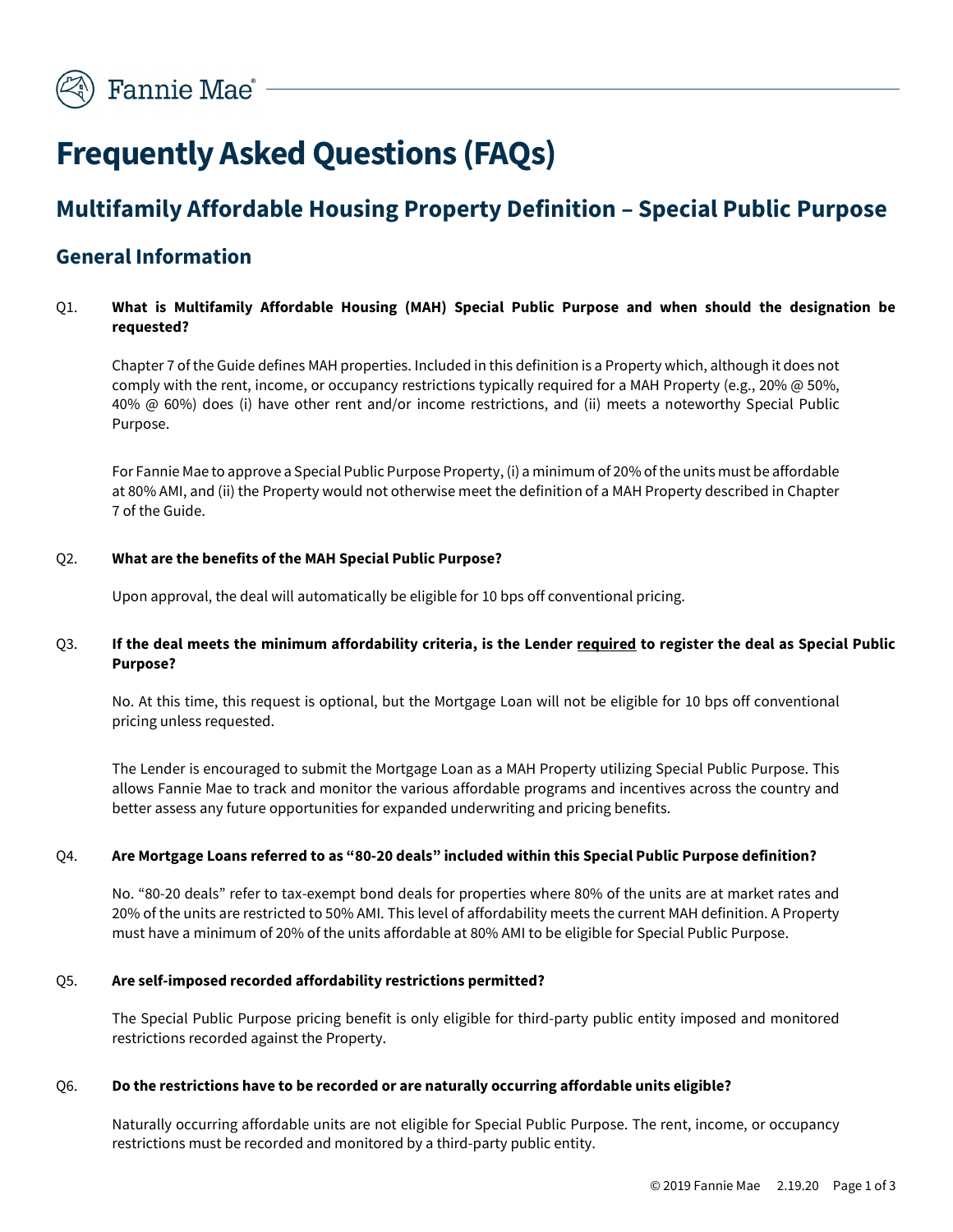

#### Q7. Is a Lender able to request a pricing waiver in addition to the reduced pricing in the Indicative Pricing screen for a Property granted the Special Public Purpose pricing benefit?

Pricing waivers will be considered on a case by case basis considering the merits of the Mortgage Loan, including: Borrower financial condition/experience, asset quality, market strength and affordability level.

#### Q8. What underwriting requirements of the Guide and the Multifamily Underwriting Standards (Form 4660) apply when the MAH Special Public Purpose pricing benefit is granted?

These Mortgage Loans are underwritten to Part II of the Guide and utilize conventional standards, including but not limited to: DSCR, LTV and Interest-Only requirements as outlined in the Form 4660.

#### Q9. What if there are special characteristics of the Mortgage Loan that justify using the MAH standards outlined in the Guide and the Multifamily Underwriting Standards?

Fannie Mae will consider approval of credit and underwriting standards on a case by case basis based on the merits of the deal. Submit the Mortgage Loan through DUS Gateway™ with the waivers and Pre-Review conditions identified, along with the supporting information to justify the request. The MAH Deal Team will review.

#### Q10. What if there are additional Pre-Review conditions or other waiver requests?

The MAH Deal Team will process all waivers and/or Pre-Review conditions associated with a Mortgage Loan seeking the MAH Special Public Purpose benefit.

#### Q11. Is MBS Additional Disclosure required for Special Public Purpose deals?

Special Public Purpose does not require Additional Disclosure by itself. However, Lenders are advised to review Fannie Mae Form 4098 (Multifamily Additional Disclosure Guidance). MAH Mortgage Loans may have other characteristics (Changes in Property valuation, tax abatements for Affordable Housing, etc.) that do require Additional Disclosure.

### Registration/Committing/Delivery

#### Q12. Are there additional requirements to register and submit a deal in DUS Gateway™ in order to request the MAH Special Public Purpose pricing benefit?

Yes. The Lender must do the following to submit a Special Public Purpose deal:

Deal Overview Screen

The deal may fall under several categories of Submission Type. If your deal requires Pre-Review as well as other categories, select Pre-Review (4660).

Property Screen MAH = Yes Special Public Purpose (SPP) = Yes. This option will be available once "MAH = Yes" is selected.

#### Q13. Are there any specific instructions the Lender must follow in the C&D application?